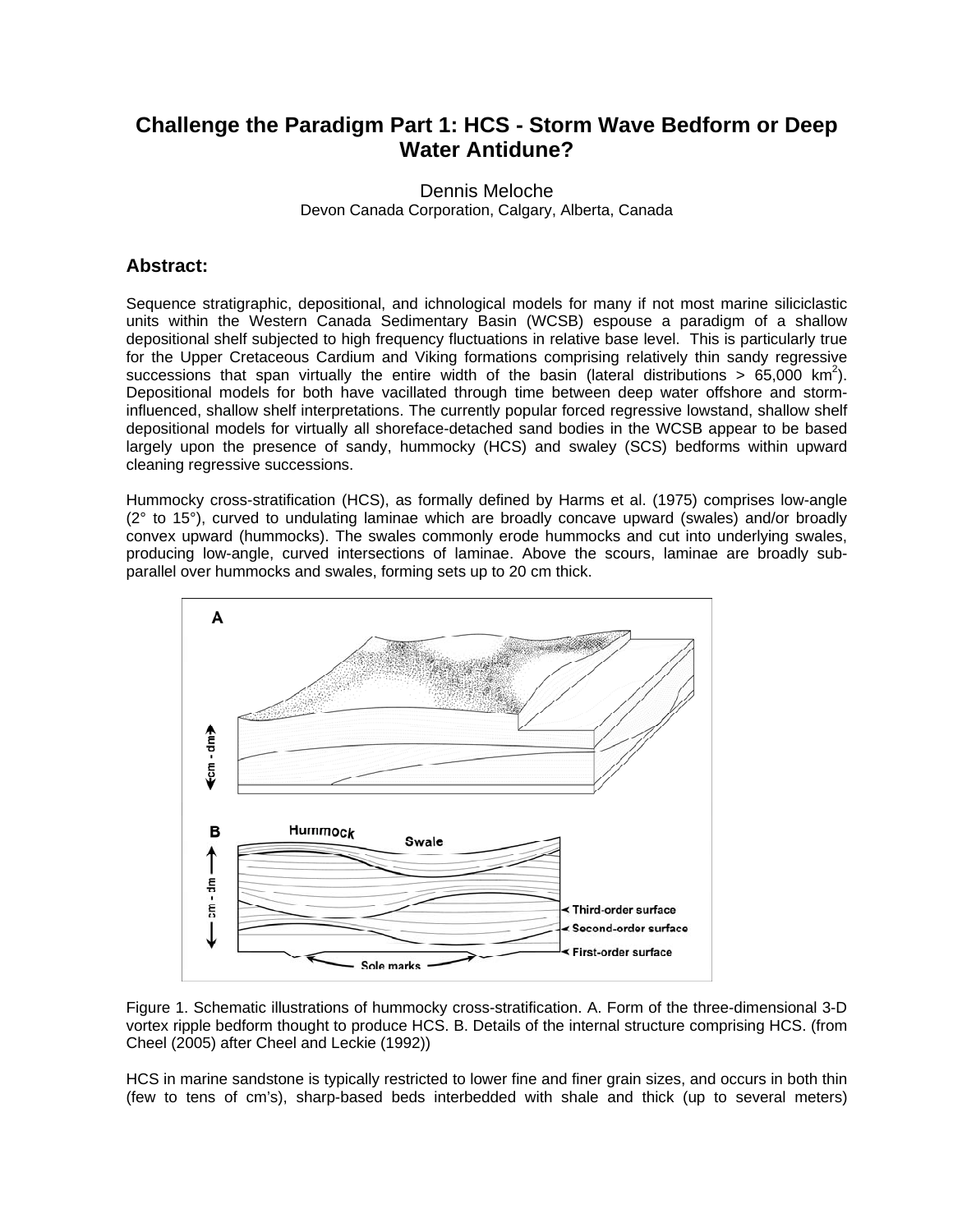amalgamated bedsets. Wavelengths range from  $\sim$  1 to 5 m, and heights range from about 10 to 40 cm. Erosive scours and oriented sole marks at the base of the thinner beds commonly demarcate regional paleoslope. Shale interbeds are commonly bioturbated, while the HCS sandstone beds are generally not.

Harms et al. (ibid.) where among the first to recognized HCS as a recurring bedform and suggest a storm-event origin by means of "strong wave action with surges of greater displacement and velocity than those required to form wave ripples". Shortly thereafter Hamblin and Walker (1979) described in detail the close association between HCS and gravity flow deposits (turbidites) in Jurassic strata of the Fernie Group in Alberta, and placed the HCS/SCS within a vertical shoreface depositional context.

The storm-wave origin for HCS proposed by Harms et al. (ibid.) appears to have formed the basis for all subsequent shallow water depositional interpretations of the Cardium and Viking formation published between 1985 and 2003. In turn, these shallow water depositional interpretations spawned the forced regressive and 'lowstand' depositional models proposed by Walker, Plint and others that were needed to rationalize the extremely high lateral distribution of HCS-bearing facies. Sequence stratigraphic models for the Cardium and Viking formations involving shallow shelf deposition and high frequency oscillations in relative base level have been employed as analogs for interpretation of similar HCS sandstonebearing successions in multi-age basins worldwide.

To date, there are most likely several hundred examples of strata containing HCS bedforms interpreted as shallow shelf marine deposits. However, HCS bedforms have also been described from fluvial deposits (Cotter and Graham (1991)), beach swash zones and intertidal flats (Bartsch-Winkler and Schmoll (1984), Dott and Bourgeois (1982), turbidites (Higgs (2009), Monaco (1992)), spiculitic chert (Gatesa et al. (2004)) and organic-rich, transgressive black shale (Schieber (1994), Wignall and Newton (2001)). Duke (1985) summarized the numerous agents that had been proposed to date for HCS and the controversy surrounding its formation. The agents fall into two categories: The first involves density underflows (gravity flows) generated by progressive gravity waves (i.e. storm-generated waves). Although there are several variations described by Duke to the gravity wave theme, it forms the principle means to redistribute sediment within the storm-origin paradigm for HCS. The second group of generative agents describe by Duke include Helmholtz waves and 'stratified-underflow' antidunes, both which involve an element of shear between unidirectional density underflows and the bounding media. In the end, Duke chose to reinforce the storm-event origin.

Duke (ibid.) was the first to note that geomorphologists working in modern environments and geologists working in ancient deposits have generated seemingly contradictory data sets concerning the origin of HCS bedforms. Virtually all that is known of the depositional setting, structure and origin of HCS bedforms has been inferred by geologists from studies of ancient sedimentary strata, as there are no modern storm-generated analogs. HCS bedforms of the types described in outcrop and core have never been formed experimentally. HCS bedforms have never been observed in the process of formation in natural environments nor have storm-generated HCS bedforms been recognized unequivocally from any recent sediment. There is no direct evidence to indicate that gravitational acceleration of suspended sediment during storms can produce large-scale gravity flows, since the depositional gradients over relatively flat shelves are too low to achieve auto suspension. Furthermore, the distance that sediment can be transported basinward of the shoreline by storms is severely limited by the depth-averaged steady flow component directed approximately parallel to bathymetric contours and the local shoreline. Opponents of the storm-origin paradigm for HCS point out that on uniformitarian grounds stormgenerated flows in ancient shallow marine systems must have been qualitatively similar to the flows observed in modern settings, and powerful storm-generated turbidity currents are absent in modern shallow seas.

In spite of this, by 1990 HCS appears to have been adopted by most as an 'a priori' proxy for shallow water depositional conditions (i.e. < 200 m). The shallow water HCS interpretation culminated in development of the generic geomorphic 'shoreface' models of Walker and Plint (1992), Galloway and Hobday (1996) and Reading and Collinson (1996) based upon relative depths of fair weather and storm wave-bases. The storm wave interpretation for HCS and its corollary for shallow-water deposition have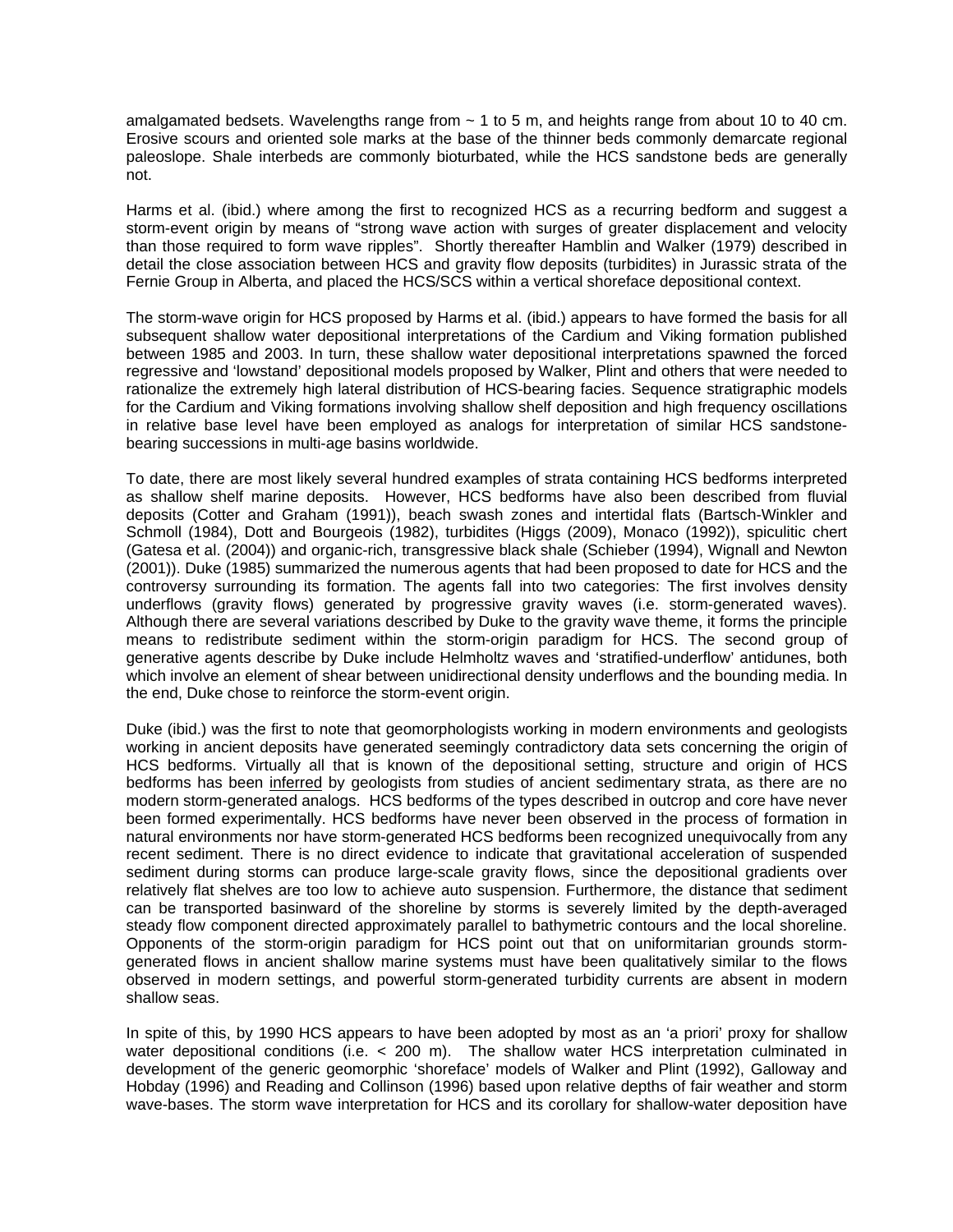also imposed strong biases on WCSB ichnofacies models based largely upon observations of recurring trace fossil suites within the Cardium and Viking formations (Pemberton and Frey (1984), Vossler and Pemberton (1988 & 1989), MacEachern et al. (1991), MacEachern et al. (1992), Pemberton et al. (1992a), Pemberton, et al. (1992b), MacEachern and Pemberton (1992)). More recently, the generic geomorphic 'shoreface' models were integrated with the ichnofacies models to refine existing deltaic depositional models to better differentiate river- from wave-dominated successions in the subsurface (Bhattacharya and Giosan (2003), MacEachern et al. (2005)), again relying upon the presence of HCS as a key criterion.

Walker et al. (1983) summarized their field observations for HCS beds into a conceptual model (figure 2), modifying the idealized HCS sequence first published by Dott and Bourgeois (1982). Stratification within their 'idealized' model grades systematically from a sharp basal scour surface upward through massive, graded and/or planar-laminated sand through hummocky cross-laminated sand into flat- (planar-) laminated sand capped by unidirectional 'combined-flow' current ripples. The vertical sequence (unidirectional upper flat bed $\blacktriangleright$  oscillatory flow upper flat bed $\blacktriangleright$  oscillatory flow HCS) is interpreted by most workers to reflect decreasing rate of deposition and increasing importance of wave reworking in a waning underflow.



Figure 2. Conceptual model of a sandstone-mudstone couplet containing HCS from Walker et al, (1983). The full sequence is not always preserved and some divisions may be absent. In some beds, the upper part of division P may be scoured to form a hummocky surface with only a thin veneer of laminae as shown by the erosion surface in the diagram. Two types of transition from planar to hummocks are shown: on the left, hummocks scour into planar laminae; on the right hummocks evolve vertically from planar lamination.

The lateral and vertical distributions, thickness and more significantly, the internal architecture of HCS sequences are inconsistent with generation by storm-generated oscillatory (gravity) waves. Bedform stability diagrams for both unidirectional and oscillatory flow preclude the development of lower plane bed lamination in sands finer than medium grain size (figure 3). 3-D vortex ripples that can produce HCS form under intermediate flow conditions. Flat or planar lamination within HCS successions must represent higher (i.e. upper-) flow regime flow conditions regardless of whether the flow is unidirectional or oscillatory. To account for the nearly ubiquitous upper set of 'flat lamination' (F) below the topset ripples (X) in vertical HCS sequences, the storm-generated oscillatory wave model requires two separate waxing-waning cycles within each succession (figure 3).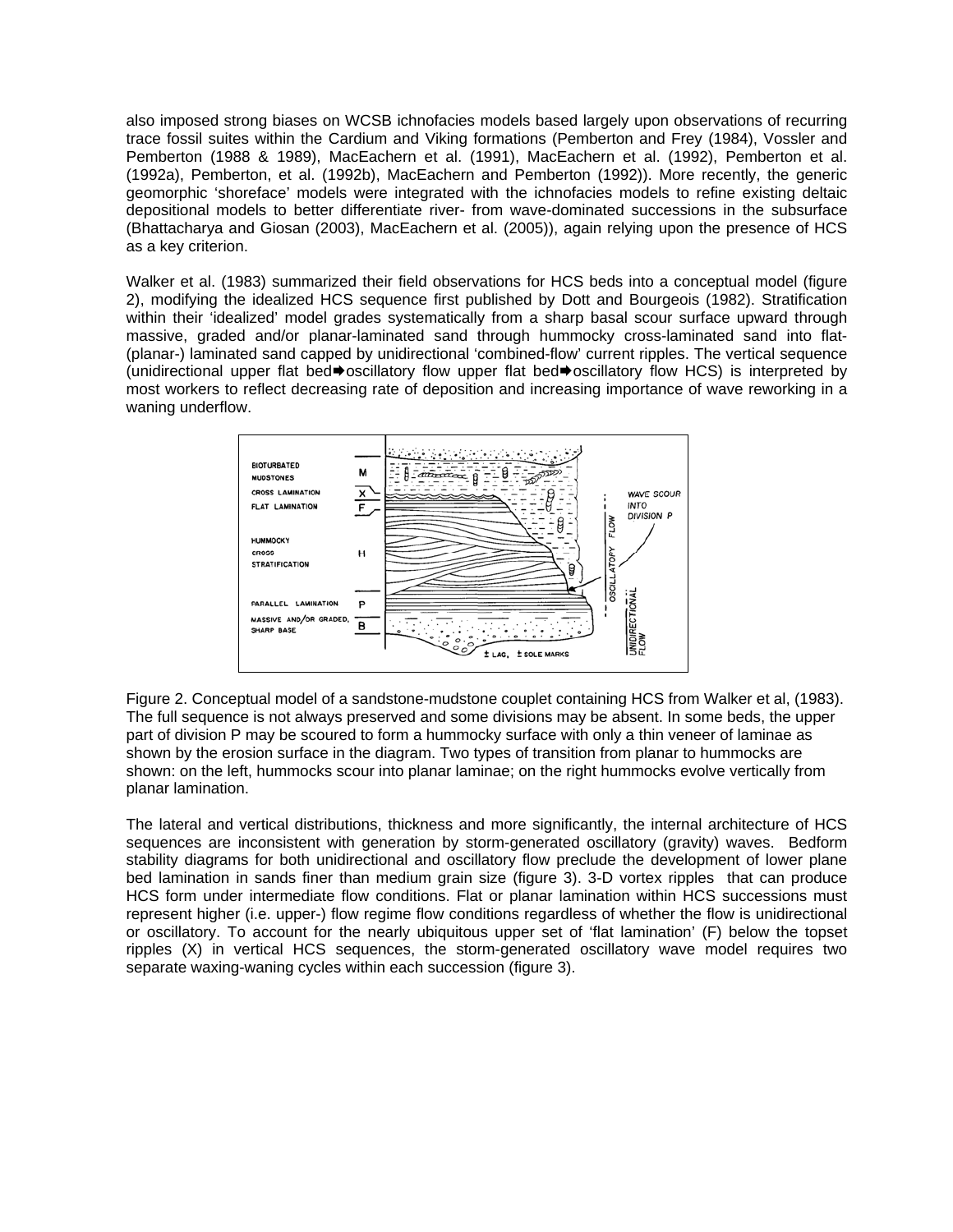

Figure 3. Extended bedform stability diagram for combined flows with an 8.5 second period oscillatory component acting on a bed of *fine* sand, from Cheel (2005) after Myrow and Southard (1991). Arrows depict the flow path represented by the vertical arrangement of bedform divisions within the conceptual model of Walker et al. (1983). The color and direction of the arrows indicate whether the flow must wax (accelerate) or wane (decelerate) to account for the change in bedform type.

Upper flow regime standing wave antidunes offer a more viable alternative interpretation for much, if not most, of what has been described as HCS. Antidunes are in-phase, low relief bedforms that form on a sandy substrate beneath unidirectional super-critical flows commonly associated with fast, shallow water. They represent the highest 'flow velocity' bedform that evolves out of upper plane-bed stratification with increasing Froude number (by either increasing velocity or decreasing depth) (figure 4). During formation, they rapidly amplify and deform the overlying flow until the surface of the flow becomes unstable and collapses, partially or completely eroding the underlying antidune. The resulting bedform in rapidly aggrading settings is an intricate pattern of stratification consisting of laminae that can dip at low angles both upstream and downstream.

In many respects, antidunes resemble the HCS bedforms described from shallow shelf settings, and much effort has been spent to identify criteria to distinguish the two (e.g., Rust and Gibling (1990), Prave and Duke (1991)). Antidunes are common features in alluvial fans (Wataru et al. (2009)), fluvial channels (Hand et al. (1969), Fielding (2006)), beaches, tidal flats, wash-over fans (Barwis and Hayes (1985)), submarine channels and canyons (Ito (2010), Yagashita (1994)), and basin floor fans (Walker (1967), Skipper (1971), Skipper and Bhattacharjee (1978), Prave and Duke (1990), Mulder et al. (2009). Antidune preservation is generally thought to be rare in the rock record because it requires conditions of net sediment deposition (i.e. aggradation) to preserve the bed forms. Aggradation of antidune bedforms is generally attributed to either a rapid rate of deposition and/or a rapid loss in flow strength after dune formation. The only depositional setting where antidunes appear to have not been described is from the depositional shelf where a single HCS event bed can aggrade to a thickness in excess of one metre.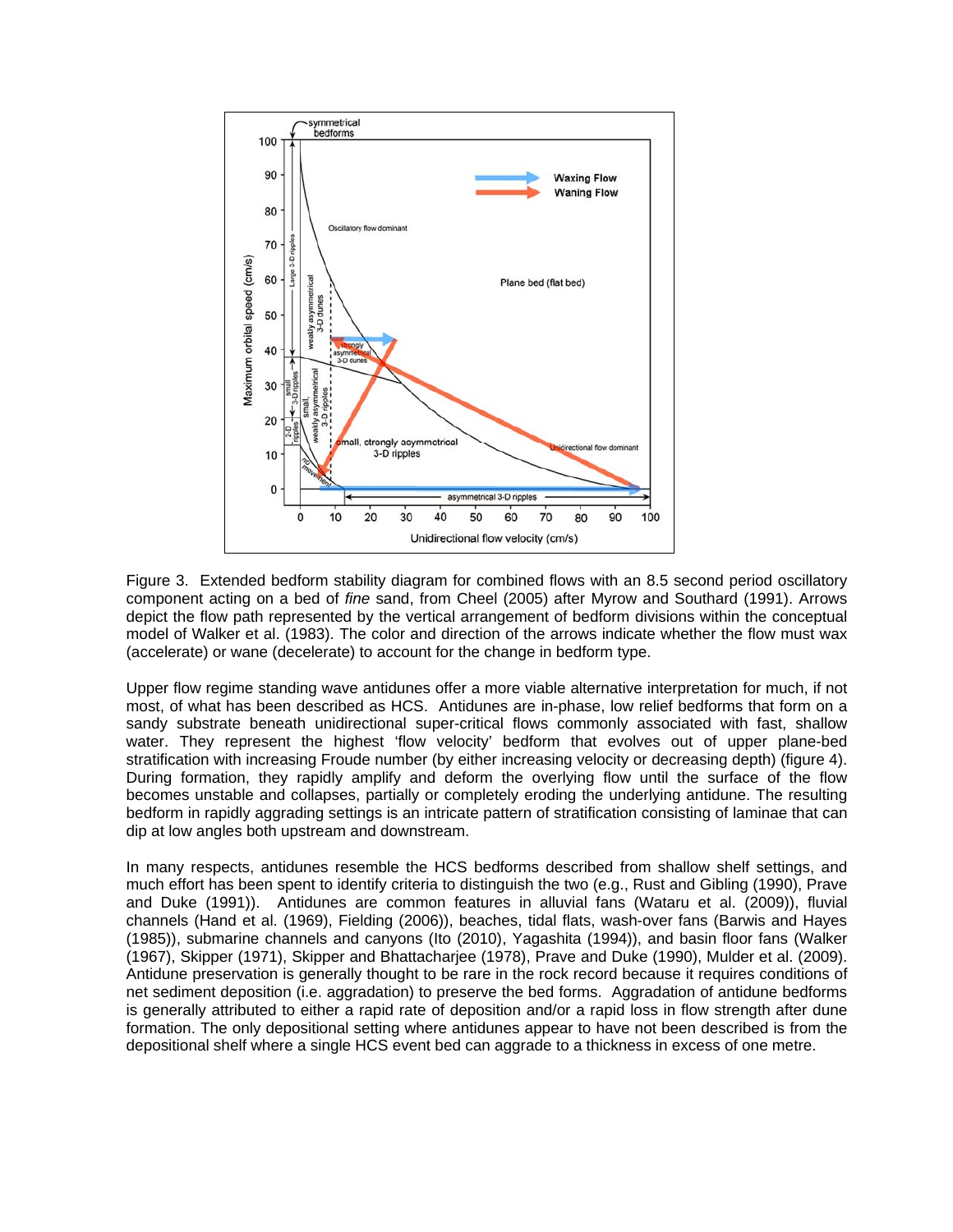

Figure 4. Three dimensional bed-form stability diagram for 1 and 2-phase suspension flows depicting the approximate stability fields of the various bed forms relative to critical flow conditions (Froude number =1) from Postma et al. (2009). The 1-phase flow diagram is based on compiled data from unidirectional free-surface flows and on experimental data from particulate saline underflows. The 2 phase flow diagram is also based on experimental data, but incorporates field data to illustrate the difference in large-scale architecture of super critical and sub-critical traction carpet deposits. The finer grained domain occupied by HCS bedforms is highlighted in yellow. The path for waxing and waning density underflows are depicted. Under waxing flow conditions, lower flow condition bedforms would have little chance for preservation.



Figure 5. Conceptual model of a sandstone-mudstone couplet containing antidunes and upper plane-bed stratification, modified from Walker et al, 1983. The model depicts a single waxing (blue)-waning (red) cycle of a unidirectional underflow possibly related to a single fluvial flood cycle. As with the HCS model, all divisions need not be preserved due to erosion and re-suspension.

'Stratified-underflow' antidunes offer a more viable explanation for the vertical succession depicted in 'idealized' HCS sequences (figure 5). The vertical change from swales through planar lamination to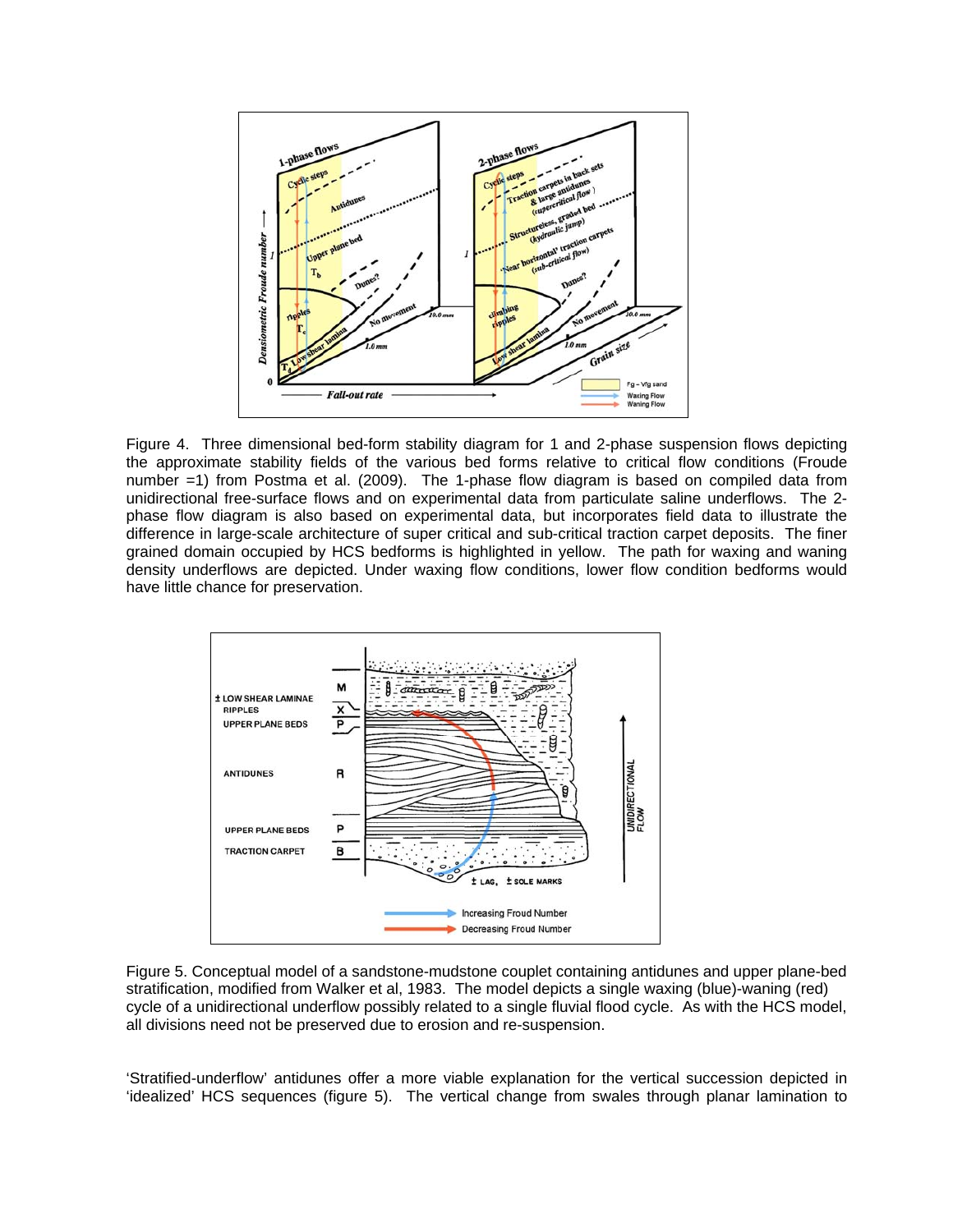ripple cross lamination represents a simple waning flow signature related to the passing of a high density gravity underflow. Development of ripple-scale cross-laminae (Tc) is dependant on the residence time of the flow within the ripple stability field (Sumner et. al. (2008)). Residence time needed to develop ripples increases with decreasing grain size. Consequently, Tc divisions in HCS successions, if present, are restricted to a single layer of ripples. Below the HCS division, massive, graded and even planar laminated bottomset beds can be attributed to either waxing of the initial flow or damping of antidune development by high sediment fallout rates.

Re-interpretation of HCS bedforms as 'stratified underflow' antidunes has profound implications for the stratigraphy and sedimentology of clastic successions within the WCSB. Cores exhibiting HCS from the Cardium and Viking formations will be used to explore some of these implications.

## **References:**

- Bartsch-Winkler, S., and Schmoll, H.R., 1984, Bedding types in Holocene tidal channel sequences, Knik Arm, Upper Cook Inlet, Alaska; Journal of Sedimentary Petrology, v. 54 pp. 1239-1250.
- Barwis, J.H. and Hayes, M.O., 1985, Antidunes on modern and ancient washover fans; Journal of Sedimentary Petrology, V. 55, pp. 907-916
- Bhattacharaya , J.P., and Giosan, L., 2003, [Wave-influenced deltas: geomorphological implications for](http://www.geosc.uh.edu/docs/geos/faculty-files/pdf/2002.pdf)  [facies reconstruction.](http://www.geosc.uh.edu/docs/geos/faculty-files/pdf/2002.pdf) Sedimentology, V. 50. pp.187-210.
- Cheel, R. J., 2005, Introduction to Clastic Sedimentology (Notes for a University level, second year, halfcredit course in clastic sedimentology); Department of Earth Sciences Brock University; <http://www.brocku.ca/sedimentology>
- Cheel, R. J. and Leckie, D. A., 1993, Hummocky cross- stratification; Sedimentology Review, V.1, pp. 103-122.
- Cotter, E. and Graham, J. R., 1991, Coastal plain sedimentation in the late Devonian of southern Ireland; hummocky cross-stratification in fluvial deposits?; Sedimentology, V. 72, pp. 201-224. Dott Jr., R. H., and Bourgeois, J., 1982, Hummocky stratification: significance of its variable bedding sequences; Geol. Soc. Amer. Bull., v. 93, pp. 663-680.
- Duke, W.L. 1985. Sedimentology of the Upper Cretaceous Cardium Formation in Outcrop in Southern Alberta, Canada. Ph.D. Thesis, McMaster University, Hamilton, Canada. 724p.
- GALLOWAY, W.E., AND HOBDAY, D.K., 1996, Terrigenous Clastic Depositional Systems; Applications to Fossil Fuel and Groundwater Resources, Second Edition: New York, Springer, 489 p.
- Gatesa, L.M., James N. P., and Beauchamp, B., 2004, A Glass Ramp: Shallow-Water Permian Spiculitic Chert Sedimentation, Sverdrup Basin, Arctic Canada; Sedimentary Geology, V. 168, pp. 125–147.
- Hamblin, A.P., and Walker, R.G., 1979, Storm-dominated shallow marine deposits: The Fernie-Kootenay (Jurassic) transition, southern Rocky Mountains: Canadian Journal of Earth Sciences, V. 16, pp. 1673-1690.
- HARMS, J. C., 1975, Stratification and sequence in prograding shoreline deposits (p. 81-102), *In:* Harms, J. C., Southard, J. P., Spearing, D. R., and Walker, R. G., Depositional environments as interpreted from primary sedimentary structures and stratification sequences: Soc. Econ Paleontologists Mineralogists Short Course 2, 166 p.
- Higgs, R. (2009) Hummocky cross-stratification-like structures in deep-sea turbidites: Upper Cretaceous Basque basins (Western Pyrenees, France)'', by Mulder et al., 2010, Sedimentology, V. 56, 997- 1015: Discussion.
- Ito, M., 2010, Are coarse-grained sediment waves formed as downstream-migrating antidunes? Insight from an early Pleistocene submarine canyon on the Boso Peninsula, Japan; Sedimentary Geology, doi:10.1016/j.sedgeo.2010.02.006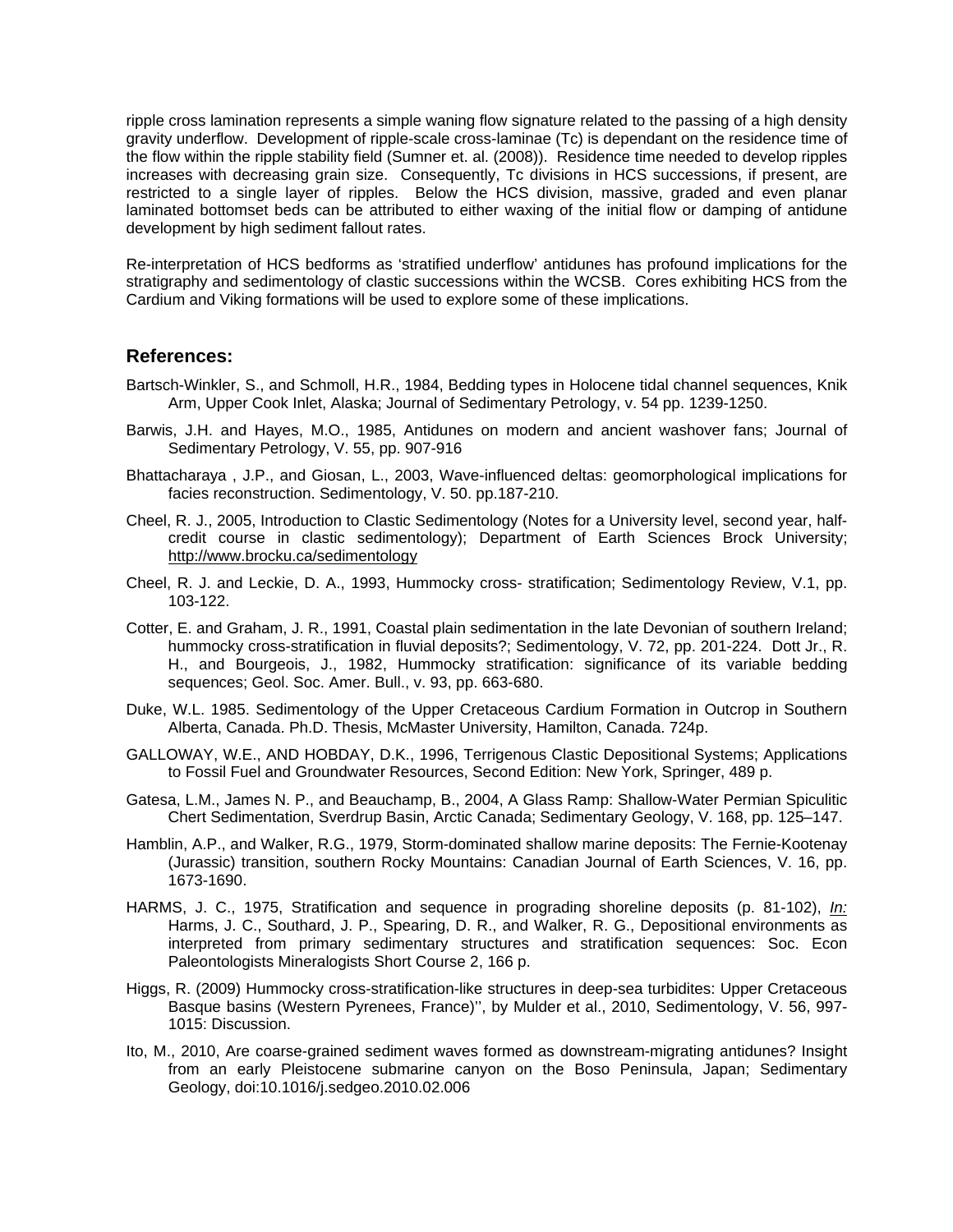- MacEachern, J.A., Pemberton, S.G., and Raychaudhuri, I., 1991, The substrate-controlled Glossifungites ichnofacies and its application to the recognition of sequence stratigraphic surfaces: subsurface examples from the Cretaceous of the Western Canada sedimentary basin, Alberta, Canada, *In*: D.A. Leckie, H.W. Posamentier, and R.W.W. Lovell, eds., 1991 NUNA Conference on High Resolution Sequence Stratigraphy: Geological Association of Canada, Programme, Proceedings and Guidebook, pp. 32–36.
- MacEachern, J.A., Bechtel, D.J., and Pemberton, S.G., 1992, Ichnology and sedimentology of transgressive deposits, transgressively-related deposits and transgressive systems tracts in the Viking Formation of Alberta, in S.G. Pemberton, ed., Applications of ichnology to petroleum exploration, a core workshop: SEPM Core Workshop 17, p. 251–290.
- MacEachern, J.A., and Pemberton, S.G., 1992, Ichnological aspects of Cretaceous shoreface successions and shoreface variability in the Western Interior Seaway of North America, in S.G. Pemberton, ed., Applications of ichnology to petroleum exploration, a core workshop: SEPM Core Workshop 17, pp. 57–84
- MacEachern, K.L. Bann, Bhattacharya, J.P., and Howell, C.D., 2005, Ichnology of deltas: organism responses to the dynamic interplay of rivers, waves, storms and tides. In: B.P. Bhattacharya and L. Giosan, Editors, River Deltas: Concepts, Models and Examples, SEPM Spec. Publ. V. 83, pp. 321–347.
- Mulder, T., Razin, P. and Faugeres, J.C., 2009, Hummocky cross-stratification-like structures in deepsea turbidites: pper Cretaceous Basque basins (Western Pyrenees, France); Sedimentology, V 6, pp. 997–1015.
- Myrow, P.M. and Southard, J.B.,1991, Combined-flow model for vertical stratification sequences in shallow marine storm-deposited beds; J. Sed. Pet., V. 61, pp. 202-210.
- Pemberton, S. G. and Frey, R. W., 1984. Ichnology of storm influenced shallow marine sequence: Cardium Formation (Upper Cretaceous) at Seebe, Alberta. *In:* D. F. Stott and D. J. Glass (Editors), The Mesozoic of Middle North America; Can. Soc. Pet. Geol. Mem., 9, pp. 281 304.
- Pemberton, S.G., MacEachern, J.A., and Frey, R.W., 1992a, Trace fossil facies models: environmental and allostratigraphic significance, *In:* R.G. Walker and N. James, eds., Facies models: response to sea level change; Geological Association of Canada, pp. 47–72.
- Pemberton, S.G., Reinson, G.E., and MacEachern, J.A., 1992b, Comparative ichnological analysis of late Albian estuarine valley-fill and shelf-shoreface deposits, Crystal Viking field, Alberta, in S.G. Pemberton, ed., Applications of ichnology to petroleum exploration, a core workshop; SEPM Core Workshop 17, pp. 291–317.
- Postma, P., Cartigny, M. and Kleverlaan, K., 2009, Structureless, coarse-tail graded Bouma Ta formed by internal hydraulic jump of the turbidity current?; Sedimentary Geology V. 219, pp. 1–6.
- Prave, A.R. and Duke, W.L., 1990, Small-scale hummocky cross-stratification in turbidites: a form of antidune stratification?; Sedimentology, V. 37, pp. 531–539.
- Reading, H.G., andCollinson, J.D., 1996, Clastic coast. *In*: H.G. Reading, Editor, Sedimentary Environments: Processes, Facies and Stratigraphy, Blackwell Scientific Publications, Oxford (1996), pp. 154–231.
- Rust, B.R. and Gibling, M.R., 1990, Three-dimensional antidunes as HCS mimics in a fluvial sandstone: the Pennsylvanian South Bar Formation near Sydney, Nova Scotia; Journal of Sedimentary Petrology, V. 60, pp. 540-548.
- Schieber, J.,1994, Evidence For High-Energy Events And Shallow-Water Deposition In The Chattanooga Shale, Devonian, Central Tennessee, USA; Sedimentary Geology, V93, pp193-208.
- Skipper, K., 1971, Antidune cross-stratification in a turbidite sequence, Cloridorme Formation, Gaspé, Quebec; Sedimentology, V. 17, pp. 51-68.